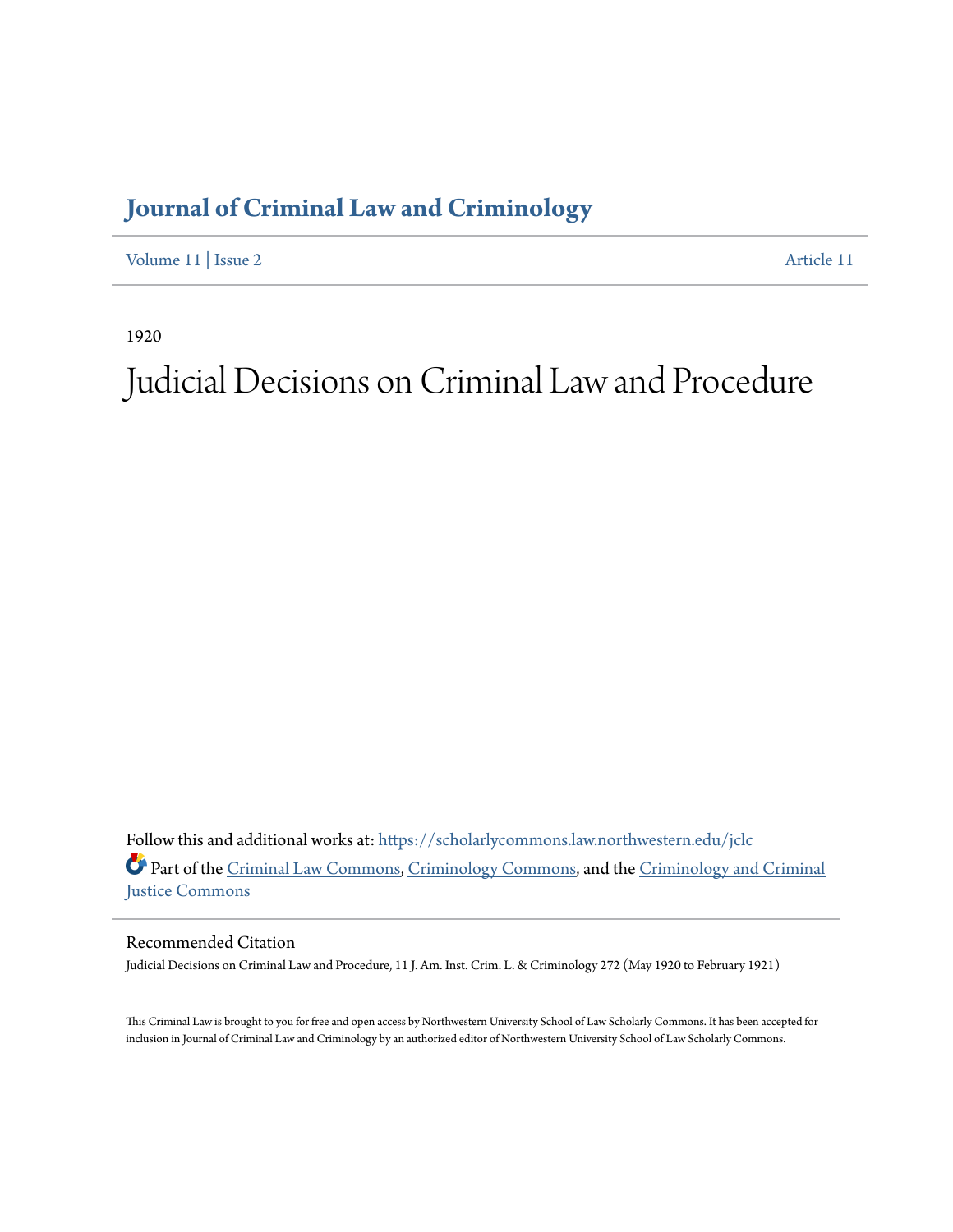### JUDICIAL DECISIONS ON CRIMINAL LAW **AND PROCEDURE**

#### **CHESTER** G. **VERNIER**

#### **ESPIONAGE.**

*Pierce v. U. S.,* 40 Sup. Ct. Repr. 205. *Evidence; what constitutes a violation of the act.*

Where defendants distributed the pamphlet, the distribution of which was charged to constitute a violation of the Espionage Act, with full understanding of its contents, they were charged with an intent and attempt to bring about any and all such consequences as reasonably might be anticipated from its distribution.

In a prosecution for making and distributing, with intent to interfere with the operation and success of the military and naval forces, false reports and statements, including the statement that the attorney general was so busy sending men to prison who did not stand up when the Star Spangled Banner was played that he had no time to protect the food supply from gamblers, testimony of the United States attorney that no federal law made it a crime not to stand up when the Star Spangled Banner was played, and that he had no knowledge of prosecutions for failure to do so, was admissible to show the falsity of such statements.

On a trial for making and distributing, with intent to interfere with'the operation and success of the military and naval forces, false reports and statements, including the statement that our entry into the war was determined **by** the certainty that if the allies did not win, loans to the allies would be repudiated, the declaration of war and the President's address to Congress on April 2nd preceding were admissible to show the falsity of such statements.

Mr. Justice Brandeis and Mr. Justice Holmes dissenting.

#### HOMICIDE.

*State v. Gibbs* **(S.** Car.), *102 S.* E. *333. Self-defense; duty to retreat.*

A person on his own premises and outside of his dwelling, but within the curtilage, if assaulted with a deadly weapon, is not bound to retreat, but may stand on his own ground and meet such attacks even to killing his assailant.

#### INDICTMENT.

*State v. Lehigh Valley R. Co.* **(N.** J.), 109 Atl. 294. *Bill of particulars is no part of indictment or judgment record.*

A bill of particulars furnished by the state in a criminal case is no part of the indictment or of the judgment record; and an indictment legally sufficient on its fact cannot be made demurrable or otherwise attacked as to its legality because the bill of particulars puts the state's case on a claim of facts which, if proved, would constitute either no crime at all or one not within the scope of the indictment.

Kalisch, White, Heppenheimer, and Taylor, *JJ.,* dissenting.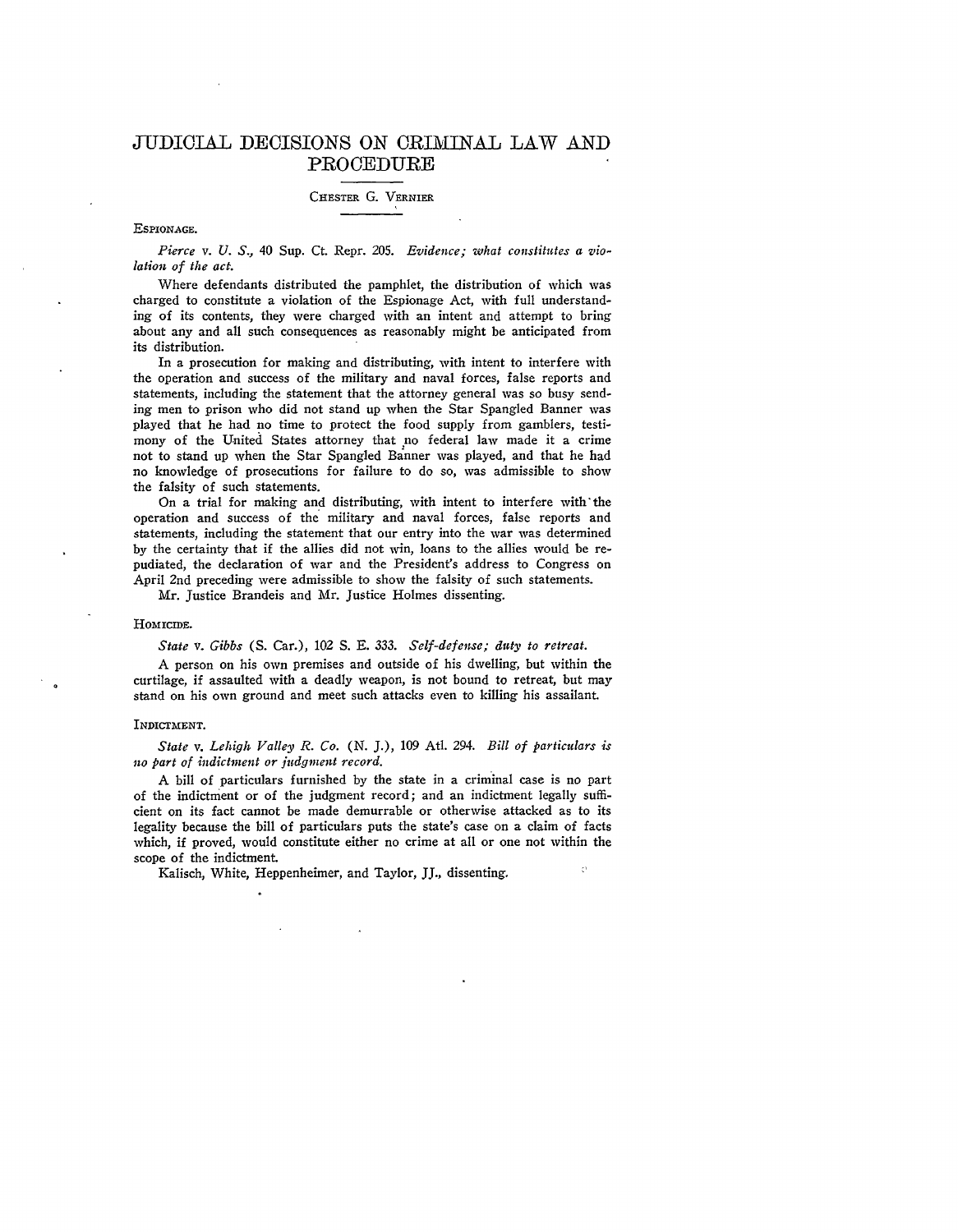INSANITY.

#### *State v. Kelsie* (Vt.), 108 Atl. 391. *Imbecility and insanity.*

In the matter of criminal responsibility the law makes no distinction between imbecility and insanity and the test, where an issue as to defendant's mental responsibility is raised, is, did accused, as applied to the act in question, have the mental capacity to understand the character, consequences, and quality of such act, and successfully to resist the impulse to do it?

#### INTOXICATING LIQUORS.

*U. S. v. Simpson,* 40 Sup. Ct. Repr. 364. *Interstate transportation by owner for his own use by his own automobile forbidden by statute.*

Act March 3, 1917, Sec. 5 (Comp. St. 1918, Comp. St. Ann. Supp. **1919,** Sec. 8739a), prohibiting the transportation of intoxicating liquors in interstate commerce, except for specified purposes, into any state where the manufacture or sale of such liquors for beverage purposes is punishable, applies to the interstate transportation of liquor by its owner in his own automobile and for his own personal use.

Mr. Justice Clarke, dissenting.

#### **JURY.**

#### *State v. Brooks* (Mont.), 188 Pac. 942.

A juror who testified on his *voir dire* that he entertained a bitter prejudice against the Industrial Workers of the World and against every member of it, and that it would abide with him throughout the trial, and would require evidence to remove, was not a qualified and impartial juror, and it was error to refuse to grant a challenge for cause, where the defendant was a member of such organization, although the juror testified that he would not be in any ways unfair or impartial toward the defendant.

#### LARCENY.

#### *State v. Logan* (Me.), 109 At. **593.** *Allegation of oznership.*

Where an indictment for larceny laid the ownership of the article in persons unknown, and it appears that the name of the owner was in fact known to the grand jury, the defendant should be discharged subject to be tried on new indictment, but he will not be discharged merely on proof that the grand jury by reasonable diligence might have ascertained the owner's name.

Where the owner of an automobile was killed in an accident, and before administration tires were stolen, and it appeared that the deceased was the exclusive owner of the machine which was left lying **by** the roadside, an allegation that the tires belonged to a person unknown to the grand jury was warranted.

#### **ROBBERY.**

#### *Analytis v. People* (Colo)., 188 Pac. **1113.** *Intent.*

One who had reason to believe, and did believe, that another had stolen \$100 from him, and, acting upon that belief, took by force from such other person money which he had, did not commit robbery.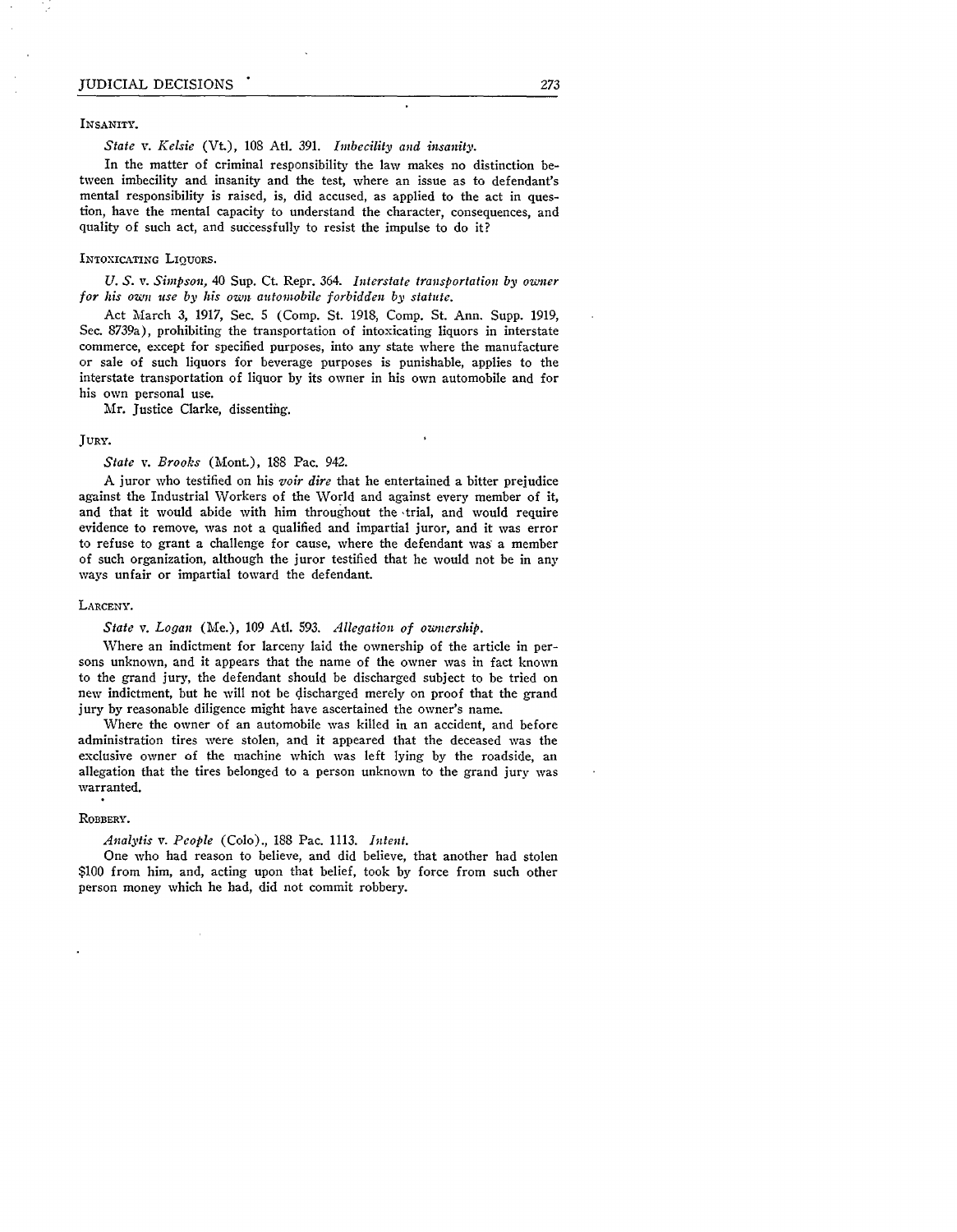SEDITION.

#### *State v. Brooks* (Mont.), 188 Pac. 942.

One who distributed a pamphlet while the nation was engaged in war reading: "Let those who own the country do the fighting. Put the wealthiest in the front ranks; the middle class next; follow these with judges lawyers, preachers and politicians. Let the workers remain at home and enjoy what they produce. Follow a declaration of war with an immediate call for a general strike. Make the slogan, 'Rebellion sooner than war' "-was guilty of the crime of sedition by obstructing and attempting to obstruct the national Selective Draft Law and the recruiting and enlistment service of the United States.

#### SEDUCTION.

*Banks v. State* (Ga.), *102 S.* **E.** 519. *Offer of marriage; double jeopardy.* An indictment charged that the accused seduced a named woman on January 1, 1918. On the call of the case for trial, and before arraignment and plea, the accused, in response to the charge, presented to the court a written statement to the effect that he had obtained from the ordinary of the county of the woman's residence a license to marry her, and at the time of obtaining it he had given a good and sufficient bond in the sum fixed **by** such official, payable to him and his successors in office, and conditioned for the maintenance and support of the woman and her child for the period of five years; and in this statement he made, in open court, a bona fide and continuing offer to marry the woman, attaching to 'such statement the marriage license and the bond referred to, approved by the ordinary. Whereupon the woman, in open court, refused to marry the accused. The- trial judge thereupon entered a judgment reciting the facts, and ordered that the prosecution against the accused for seduction "be and the same is hereby at an end, and cannot be further prosecuted against the said defendant. It is further ordered that the said defendant be, and he is hereby, discharged in said case." Thereafter, and on the same day, the grand jury returned a special presentment against the accused, charging him with Ithe offense of fornication, alleging the act to have been committed on February 12, 1918; the woman referred to being the same in both indictments. To this last indictment the accused pleaded in bar that the prosecution for fornication was founded upon the same transaction as that charged in the former indictment for seduction, and that both transactions were founded upon the same evidence, and that, as the lesser offense of fornication charged in the last indictment was involved in the indictment for seduction, his discharge under the indictment for seduction was a bar to the prosecution for fornication. This plea was stricken **by** the court as insufficient.

The Court of Appeals, after stating in substance the facts as above recited, certified to the Supreme Court the question whether the striking **of.** the plea was error.

In our opinion the plea should not have been stricken. The offense of seduction necessarily embodies, as an element thereof, the offense of fornication. Seduction cannot be accomplished without sexual intercourse. Upon complying with the provisions of the statute (Pen. Code, 1910, Sec. 379), **by** obtaining a license to marry the woman whom he was charged with seducing,